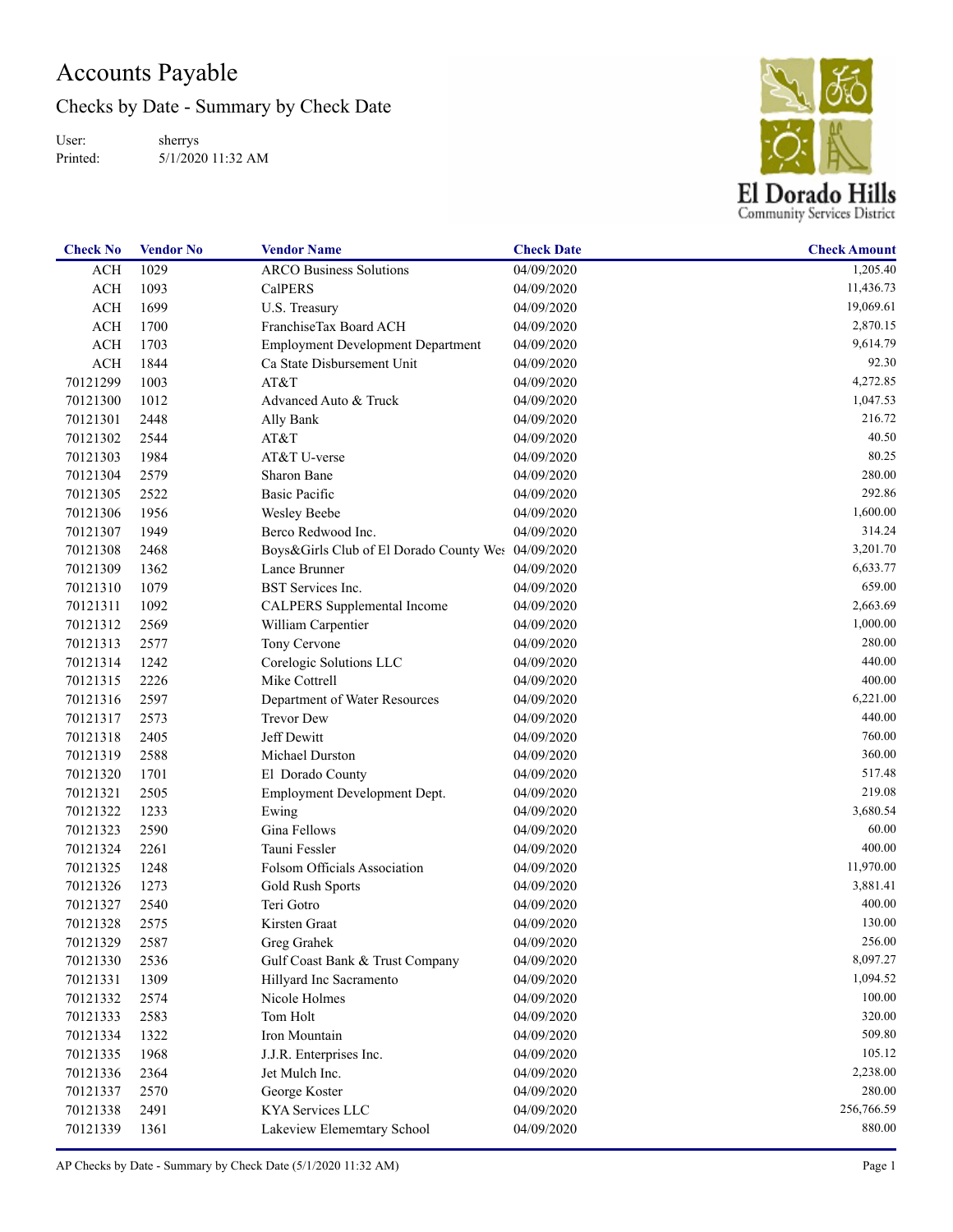| <b>Check No</b> | <b>Vendor No</b> | <b>Vendor Name</b>                  | <b>Check Date</b>    | <b>Check Amount</b> |
|-----------------|------------------|-------------------------------------|----------------------|---------------------|
| 70121340        | 1728             | Kevin Loewen                        | 04/09/2020           | 500.00              |
| 70121341        | 2582             | Peggy MacDonald                     | 04/09/2020           | 320.00              |
| 70121342        | 2586             | Cynda Mc Mahon                      | 04/09/2020           | 280.00              |
| 70121343        | 2571             | Robert Mc Vay                       | 04/09/2020           | 225.50              |
| 70121344        | 1416             | MJT Enterprises Inc.                | 04/09/2020           | 4,204.38            |
| 70121345        | 2159             | Rose Marie Mullen                   | 04/09/2020           | 160.00              |
| 70121346        | 2287             | Musco Sports Lighting LLC           | 04/09/2020           | 43,453.00           |
| 70121347        | 2581             | Val Nielsen                         | 04/09/2020           | 80.00               |
| 70121348        | 2585             | Robert Otto                         | 04/09/2020           | 320.00              |
| 70121349        | 1456             | Pacfic Gas & Electric               | 04/09/2020           | 2,638.61            |
| 70121350        | 2592             | <b>Taelor Patno</b>                 | 04/09/2020           | 33.00               |
| 70121351        | 2593             | Richard Pepin                       | 04/09/2020           | 284.00              |
| 70121352        | 2594             | John Peretto                        | 04/09/2020           | 200.00              |
| 70121353        | 2576             | <b>Ashley Pierson</b>               | 04/09/2020           | 190.00              |
| 70121354        | 1477             | Pitney Bowes Global                 | 04/09/2020           | 176.40              |
| 70121355        | 1748             | Precision Emprise Inc.              | 04/09/2020           | 2,079.75            |
| 70121356        | 2580             | Phil Pursel                         | 04/09/2020           | 320.00              |
| 70121357        | 2107             | Sue Reed                            | 04/09/2020           | 140.00              |
| 70121358        | 2417             | Jonathan Reis                       | 04/09/2020           | 951.60              |
| 70121359        | 1513             | Rescue Union School District        | 04/09/2020           | 10,000.00           |
| 70121360        | 2589             | Ron Rodriguez                       | 04/09/2020           | 240.00              |
| 70121361        | 1520             | Rolling Hills Middle School         | 04/09/2020           | 782.50              |
| 70121362        | 2591             | David Rollins                       | 04/09/2020           | 105.00              |
| 70121363        | 2584             | Rose Rondeau                        | 04/09/2020           | 360.00              |
| 70121364        | 2595             | Kyle Roulet                         | 04/09/2020           | 440.00              |
| 70121365        | 2295             | Carrie Sarner                       | 04/09/2020           | 4,102.32            |
| 70121366        | 1538             | <b>SCI Consulting Group</b>         | 04/09/2020           | 87.00               |
| 70121367        | 1560             | Sierra Chemical Company             | 04/09/2020           | 1,769.94            |
| 70121368        | 2015             | SiteOne Landscape Supply LLC        | 04/09/2020           | 744.77              |
| 70121369        | 1585             | <b>Standard Insurance</b>           | 04/09/2020           | 403.00              |
| 70121370        | 1586             | Stantec Consulting Services Inc.    | 04/09/2020           | 4,541.50            |
| 70121371        | 1587             | <b>Staples Advantage</b>            | 04/09/2020           | 473.41              |
| 70121372        | 1620             | ThyssenKrupp Elevator Corp.         | 04/09/2020           | 1,307.32            |
| 70121373        | 2572             | Spencer Turner                      | 04/09/2020           | 27.50               |
| 70121374        | 2457             | Umpqua Bank                         | 04/09/2020           | 709.58              |
| 70121375        | 1874             | Verizon                             | 04/09/2020           | 2,225.25            |
| 70121376        | 2567             | April West                          | 04/09/2020           | 300.00              |
| 70121377        | 2578             | Christie Wilson                     | 04/09/2020           | 490.00              |
| 70121378        | 2596             | Angel Winje                         | 04/09/2020           | 70.00               |
| 70121379        | 1690             | Wong Family Investors L.P           | 04/09/2020           | 150.00              |
|                 |                  |                                     | Total for 4/9/2020:  | 453,284.23          |
| ACH             | 1093             | CalPERS                             | 04/23/2020           | 11,839.48           |
| ACH             | 1699             | U.S. Treasury                       | 04/23/2020           | 18,679.22           |
| ACH             | 1700             | FranchiseTax Board ACH              | 04/23/2020           | 2,946.56            |
| ACH             | 1844             | Ca State Disbursement Unit          | 04/23/2020           | 92.30               |
| 70121380        | 1015             | Aflac                               | 04/23/2020           | 268.04              |
| 70121381        | 2448             | Ally Bank                           | 04/23/2020           | 216.72              |
| 70121382        | 2522             | <b>Basic Pacific</b>                | 04/23/2020           | 292.86              |
| 70121383        | 1092             | CALPERS Supplemental Income         | 04/23/2020           | 2,857.22            |
| 70121384        | 1701             | El Dorado County                    | 04/23/2020           | 492.17              |
| 70121385        | 2505             | Employment Development Dept.        | 04/23/2020           | 219.08              |
| 70121386        | 1590             | State of California Dept of Justice | 04/23/2020           | 32.00               |
|                 |                  |                                     | Total for 4/23/2020: | 37,935.65           |